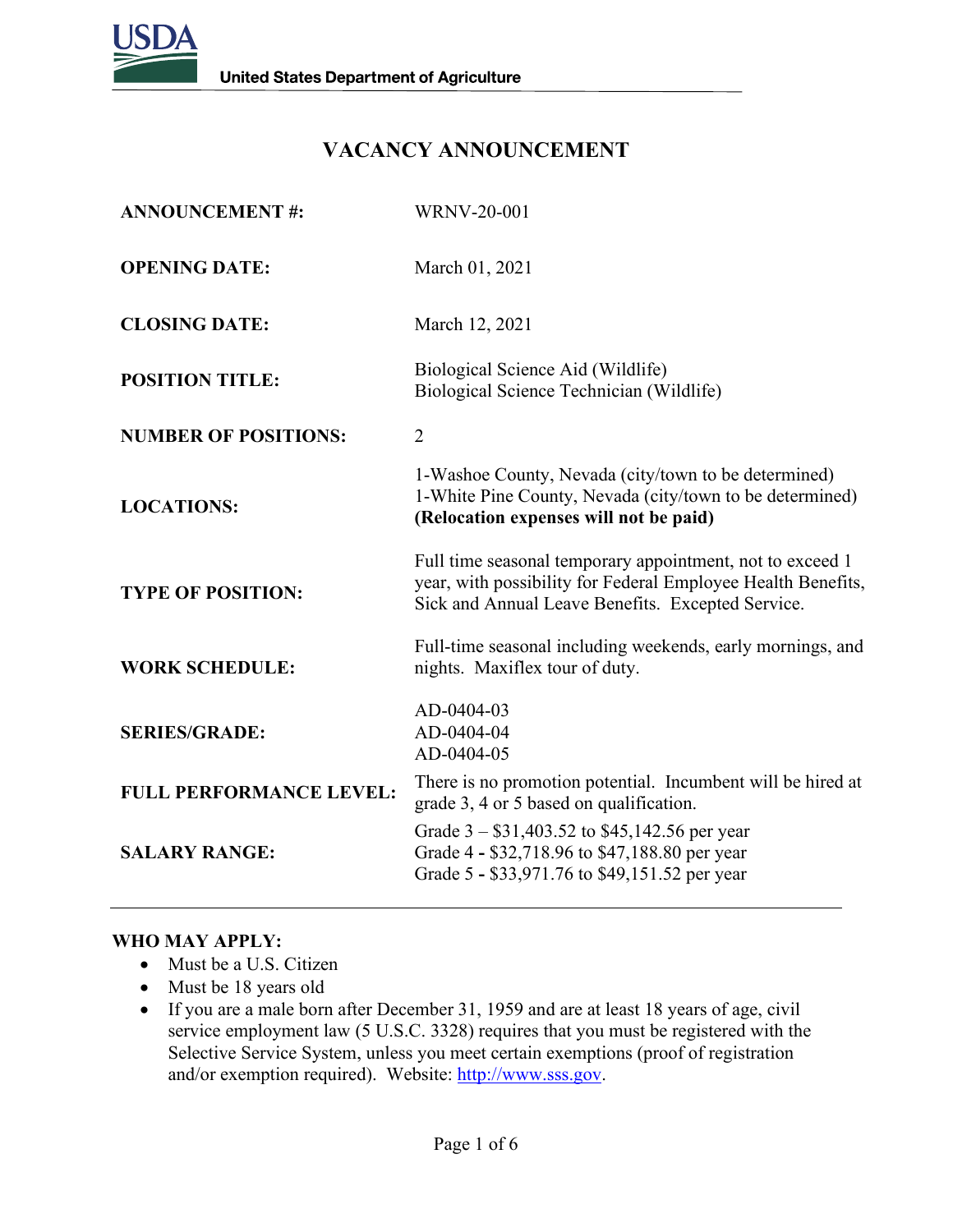

### **REQUIRED DOCUMENTS**:

- Resume (include hours per week and days/months/years worked)
- Transcripts (if qualifying on education)
- DD-214 (Member 4 copy) and/or VA letter required for applicable veteran preference.
- Current active duty members must submit a certification that they are expected to be discharged or released from active duty under honorable conditions not later than 120 days after the date the certification is submitted.

**HOW TO APPLY:** Additional materials not listed above (i.e. position descriptions, training certificates, etc.) may not be considered. Applicants who do not submit the required items listed above may not be considered. Applications with all supporting documents must be submitted to the contact office and must be **RECEIVED** by the **CLOSING DATE** of this announcement.

Interested individuals should send a resume, transcripts, and/or veteran documentation to the address listed below. If submitting electronically, please send to the email address listed below.

## **CONTACT OFFICES:**

#### **Washoe County Position:**

Jack Spencer, District Supervisor USDA-APHIS-Wildlife Services 8775 Technology Way Reno, NV 89521 Office: (775) 851-8829 Cell: (775) 300-1397 [Jack.O.Spencer@usda.gov](mailto:Jack.O.Spencer@usda.gov)

### **White Pine County Position**

Joe Bennett, District Supervisor USDA-APHIS-Wildlife Services 1245 N. Alpha Street Ely, NV 89301 Office: (775) 289-7902 Cell: (775) 235-3898 Email: [Joe.R.Bennett@usda.gov](mailto:Joe.R.Bennett@usda.gov)

**IMPORTANT NOTE:** If you should need any of the forms identified above, please contact 775-851-4848 for a copy.

### **INTRODUCTION**

This position is located in the Wildlife Services (WS) program within the Animal and Plant Health Inspection Service of the U.S. Department of Agriculture. The assignment involves the performance of duties relating to wildlife damage management and use of techniques aimed at controlling wildlife damage, particularly that of predatory animals, when they conflict with man's economic interest, health or safety. The work is primarily concerned with WS operations relating to the cessation, alleviation or mitigation of problems created by carnivores, rodents, birds and other animals in urban or rural environments.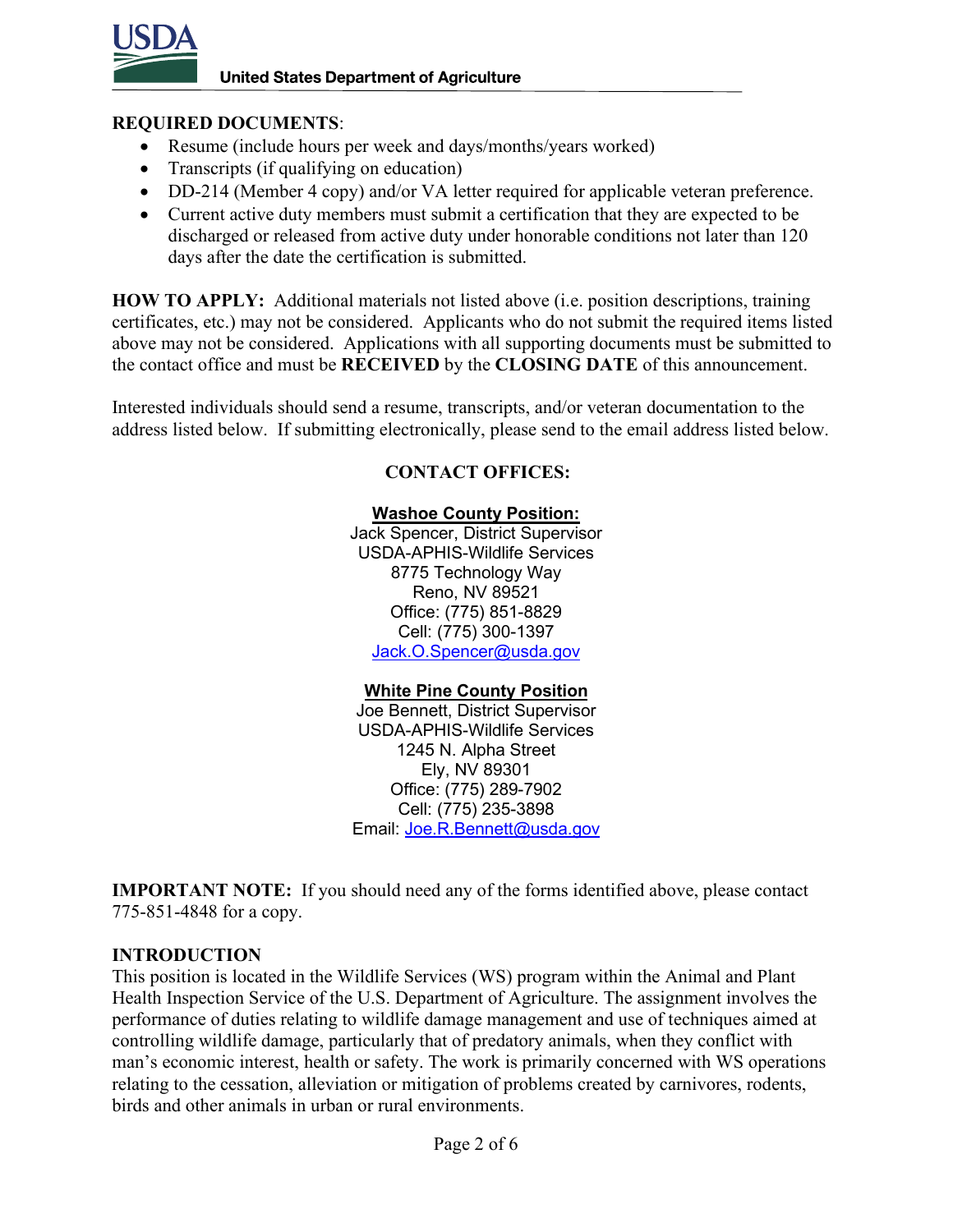

## **DUTIES:**

The incumbent:

- Is responsible for organizing, conducting, and implementing wildlife damage management activities within a large geographical area as assigned by the supervisor to control damage caused by avian or mammalian species.
- Meets with private and public landowners/lessees, citizen groups, associations or individuals which seek wildlife damage management and provide technical assistance and formulating proper species-specific wildlife damage management control strategies.
- Identifies predator or rodent species by sight, sound, tracks, type of depredation or damage present, examine other appropriate evidence, and correctly identify such damage situations to the depredating species to determine/select the most effective means of control.
- Uses various tools and techniques (i.e. firearms, trapping devices, and toxicants) aimed at controlling native and invasive wildlife damage to property, human safety, natural resources and agriculture.
- May participate in aerial predator control as a crewmember or ground crewmember in areas where it is authorized. (included in "other requirements" section below)
- May be required to pass the Nevada Department of Agriculture's Certified Applicator examination as required of persons who use restricted-use pesticides. (included in "other requirements" section below)
- Keeps accurate written records regarding daily, weekly or monthly activities, observations, events and other relevant data for the cooperator and Wildlife Services program using prescribed formats and procedures.
- Demonstrates a respect for safety in all operations, including the operation of motor vehicles, firearms, control devices, and equipment.
- Completes other duties as assigned.

## **MINIMUM ELIGIBLITY REQUIREMENTS:**

To qualify, applicants MUST meet all minimum qualification requirements, except Medical Requirements, by the closing date of the announcement.

## **QUALIFICATIONS REQUIRED:**

**FOR THE GS-03 GRADE:** Applicants must have 6 months of general experience that demonstrates the applicant's ability to perform the work of the position.

## $-OR-$

Successful completion of l year of study that included at least 6 semester hours in any combination of scientific or technical courses such as biology, chemistry, statistics, entomology, animal husbandry, botany, physics, agriculture, or mathematics. Transcripts required if qualifying based on this provision.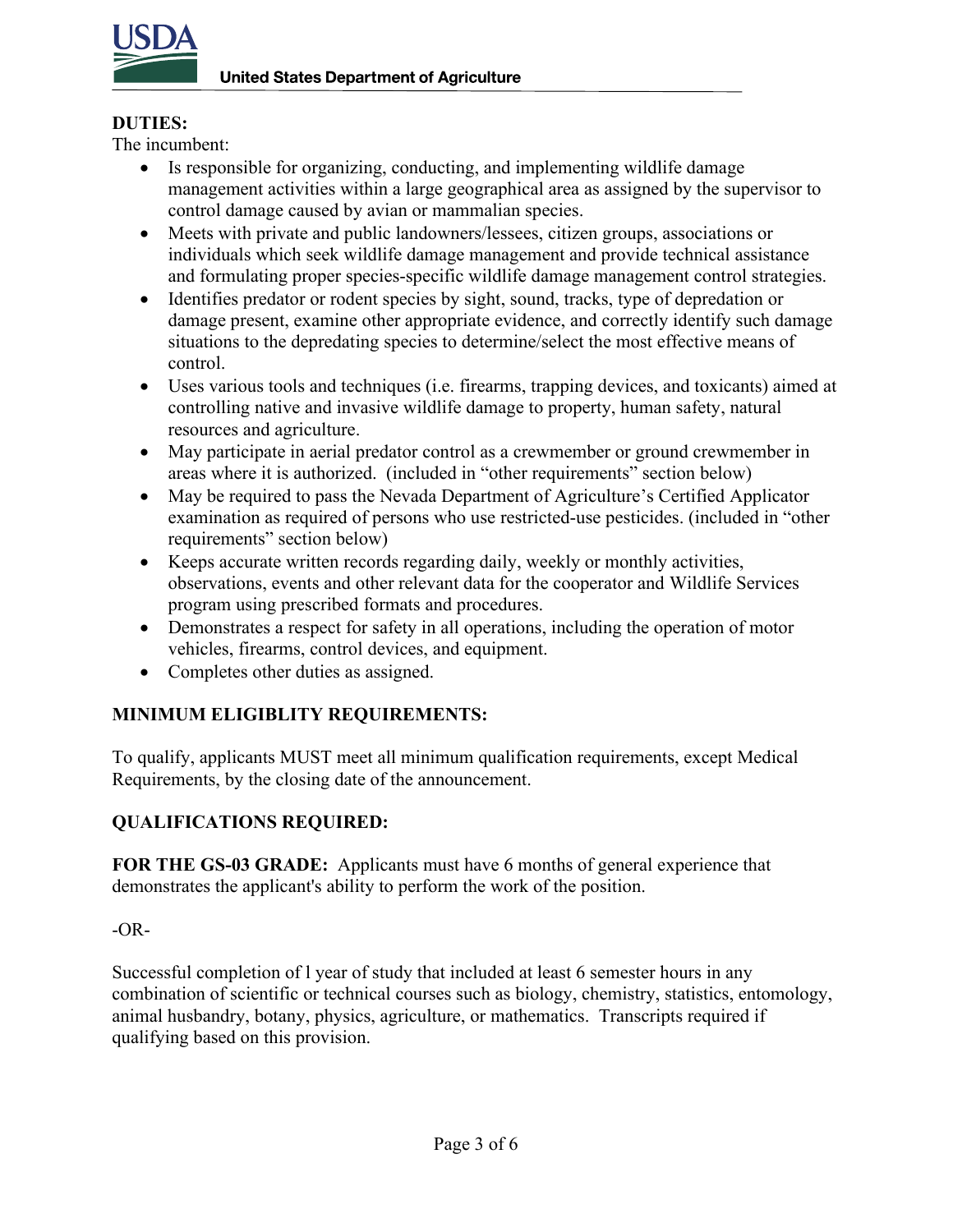

**FOR THE GS-04 GRADE:** Applicants must have 6 months of general experience and 6 months of specialized experience (equivalent to the GS-03 level) that may have been obtained in the private or public (local, county, state, Federal) sectors which demonstrates:

- Experience using basic lethal and non-lethal wildlife damage management techniques
- Identifying North American wildlife species
- Conducting basic computer operations for record keeping, data analysis, report writing and correspondence
- Experience working within local, state, and national rules and regulations as they apply to wildlife policies and procedures.

## -OR-

Successful completion of 2 years of study that included at least 12 semester hours in any combination of courses such as biology, chemistry, statistics, entomology, animal husbandry, botany, physics, agriculture, or mathematics. At least 6 semester hours of courses must be directly related to the position to be filled. Transcripts required if qualifying based on this provision.

Equivalent combinations of education and experience are qualifying for this grade level.

**FOR THE GS-05 GRADE**: Applicants must have one year of specialized experience (equivalent to the GS-04 level) that may have been obtained in the private or public (local, county, state, Federal) sectors which demonstrates:

- Experience using lethal and non-lethal wildlife damage control techniques and tools
- Experience working within local, state and national rules and regulations as they apply to wildlife policies and procedures
- Experience preparing reports regarding activities, observations, events, and other relevant data collected
- Identifying various species of wildlife

## -OR-

Successful completion of a full 4-year course of study leading to a bachelor's degree with major study or at least 24 semester hours in any combination of scientific or technical courses such as biology, chemistry, statistics, entomology, animal husbandry, botany, physics, agriculture, or mathematics. At least 6 semester hours of courses must have been directly related to the position to be filled. Transcripts required if qualifying based on this provision.

Equivalent combinations of education and experience are qualifying for this grade level.

## **HOW YOU WILL BE EVALUATED**

Applicants who meet basic minimum qualifications may be referred to the hiring manager for selection. Qualified candidates eligible for veterans' preference will receive referral and selection priority over non-veterans.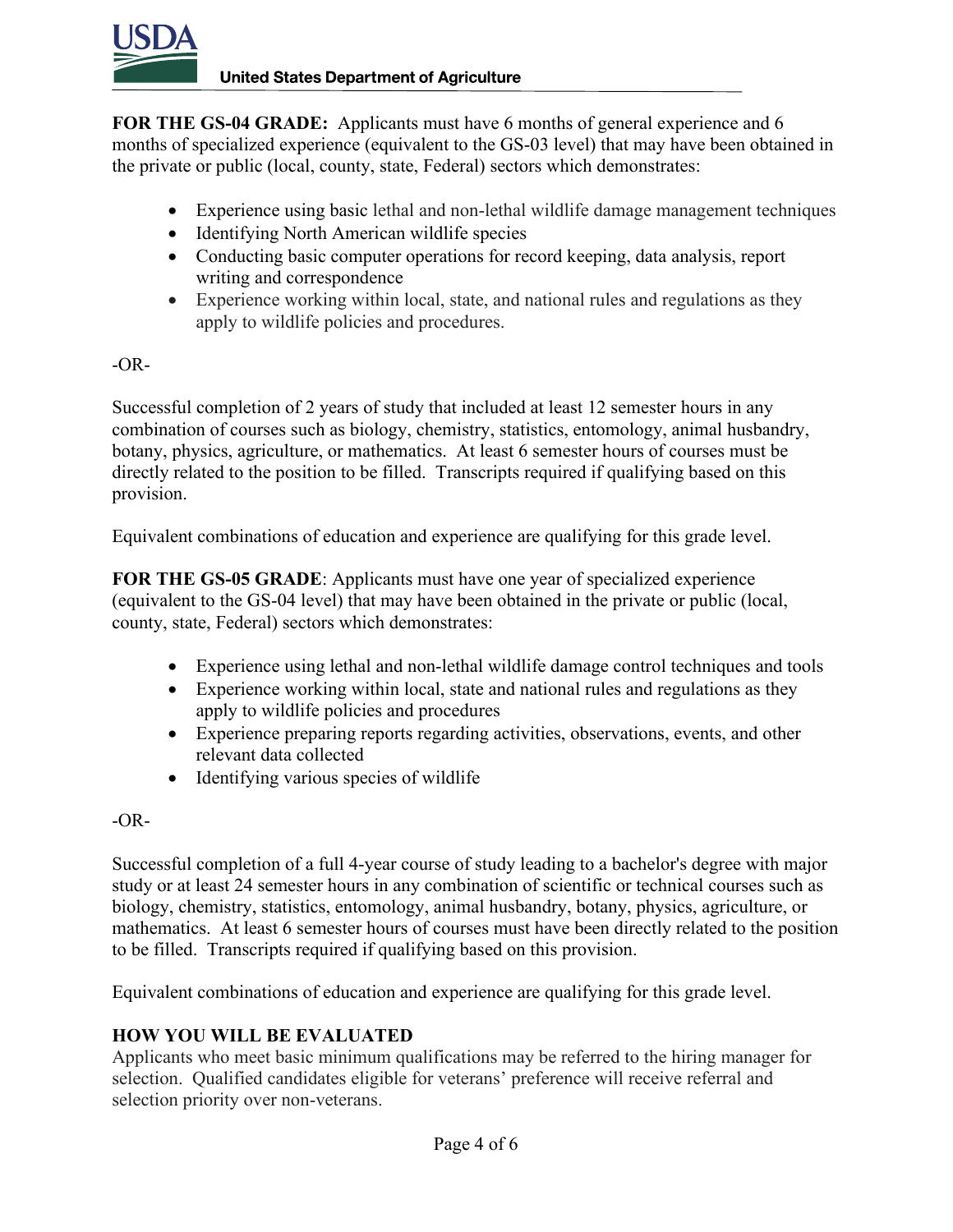

## **OTHER REQUIREMENTS: (if applicable to your position)**

- Must obtain or have a valid U.S. driver's license. Operation of Government-owned or leased vehicles is required.
- As a condition of employment, appropriate security clearance is required for this position.
- Position is subject to random and applicant drug testing.
- May participate in aerial hunting of predators as a gunner or ground crew member in areas where it is authorized by State law.
- Will be required to pass Restricted Use Pesticide Applicator examination, as required of persons who use restricted-use pesticides.
- Must demonstrate a respect for safety in all operations, including the operation of motor vehicles, firearms, control devices, and equipment.
- In order to perform the essential duties of this position, you must have the legal and physical ability to possess and discharge firearms. You must be able to pass a government background check and meet any additional requirements to carry and use firearms. A background check will include answering questions about where you've lived, worked, went to school, and any military history or police records. Selection and retention in this position is contingent on a successfully adjudicated FBI National Criminal History Check (fingerprint check).

**Emergency Response –** APHIS is an emergency response agency. This means that all Agency employees may be asked or assigned to participate in rotating temporary duty assignments to support emergency programs at some time during their careers with APHIS. It is difficult to predict the frequency with which such emergency situations may occur – and could range from several emergencies in a year to none over the course of many years. In the event that you are called upon to support an emergency program, this may require irregular working hours, including overtime, and may include duties other than those specified in your official position description. While some emergency program support assignments may be able to be performed at the employee's current duty station, in other cases employees may be asked to go on-site to a temporary duty state location. In addition, it may be necessary for employees to participate in multiple rotations to an emergency program assignment. Attempts will be made to keep disruption to the employee to a minimum.

### See this link:

[https://www.usajobs.gov//Help/working-in-government/fair-and-transparent/signature-false](https://www.usajobs.gov/Help/working-in-government/fair-and-transparent/signature-false-statements/)[statements/](https://www.usajobs.gov/Help/working-in-government/fair-and-transparent/signature-false-statements/)

**\*\*NOTE: APPLICANTS FOR THIS POSITION WILL BE REQUIRED TO SUBMIT TO URINALYSIS TO SCREEN FOR ILLEGAL DRUG USE PRIOR TO APPOINTMENT. APPOINTMENT TO THE POSITION WILL BE CONTINGENT UPON A NEGATIVE DRUG TEST RESULT. INCUMBENTS OF THIS POSITION WILL BE REQUIRED TO SUBMIT TO URINALYSIS TO SCREEN FOR ILLEGAL DRUG USE ON AN ONGOING BASIS AFTER APPOINTMENT, AS DIRECTED. \*\***

*Carrying a firearm is a condition of employment* **–** In the passing of the *Lautenberg*  Amendment, Congress passed legislation which prohibits anyone who has been convicted of a